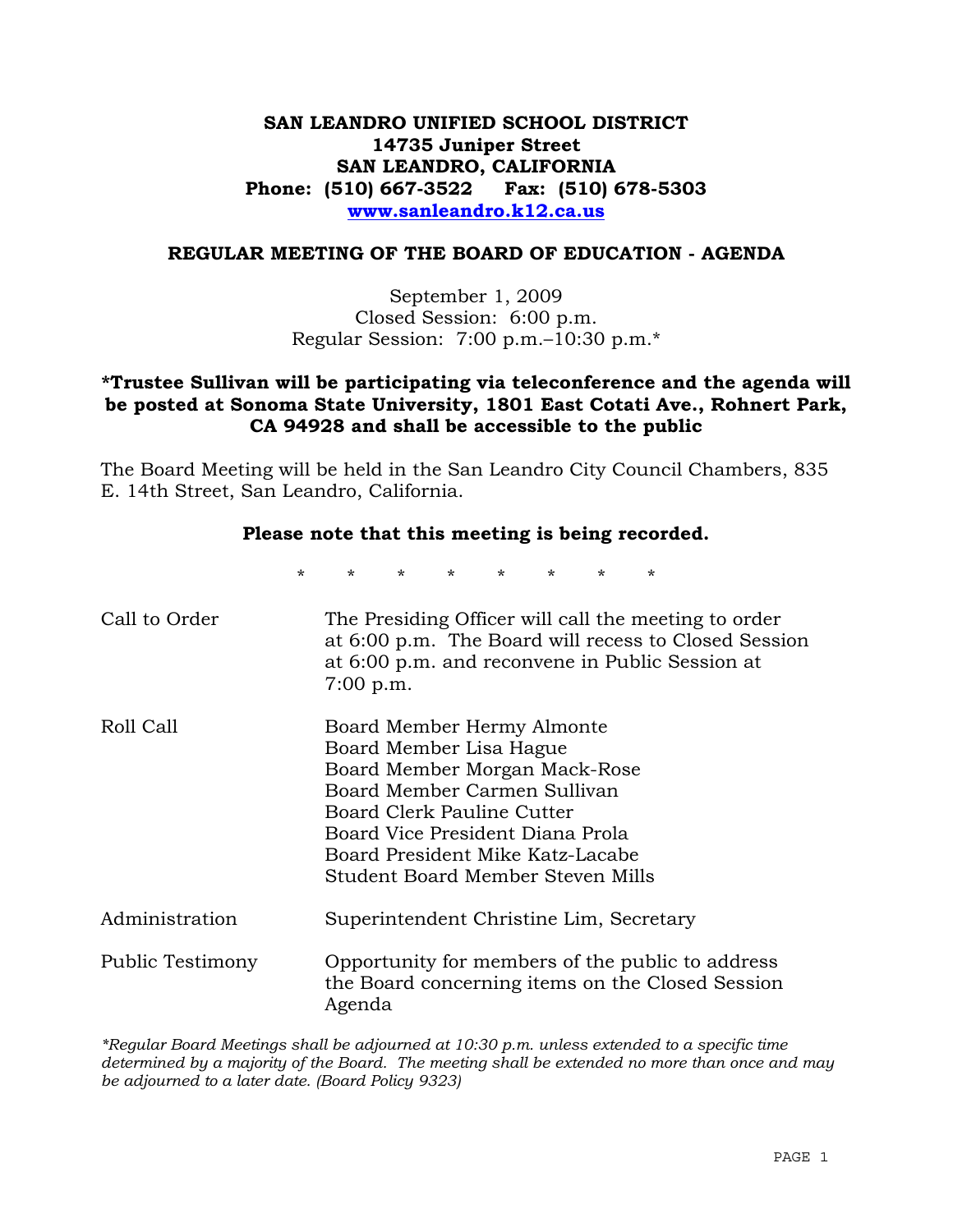Prior to the Public Session, the Board will meet in Closed Session pursuant to Education Code Section 35146 and 48918(c), and Government Code Sections 54957, 54957.6, 54956.9(b), and 54956.

- a) Student Expulsions
- b) Public Employee Performance Evaluation, Title: Superintendent's Evaluation/Contract
- c) Public Employee Discipline/Dismissal/Release/Hiring
- d) Conference with Labor Negotiator
- e) Conference with Legal Counsel Anticipated Litigation Significant exposure to litigation pursuant to Government Code
- f) Conference with Real Property Negotiator Property(ies)
- g) Tort Claims

| Report Closed<br>Session Action | Motion __________ Second __________ Vote ________ |                                                                                                                                                                                                                                                                                                                                                                                                                                                                                                                                                                                                                                                                                                                                                                                                                                                                                                                                                                                                                        |
|---------------------------------|---------------------------------------------------|------------------------------------------------------------------------------------------------------------------------------------------------------------------------------------------------------------------------------------------------------------------------------------------------------------------------------------------------------------------------------------------------------------------------------------------------------------------------------------------------------------------------------------------------------------------------------------------------------------------------------------------------------------------------------------------------------------------------------------------------------------------------------------------------------------------------------------------------------------------------------------------------------------------------------------------------------------------------------------------------------------------------|
| Pledge of Allegiance            |                                                   |                                                                                                                                                                                                                                                                                                                                                                                                                                                                                                                                                                                                                                                                                                                                                                                                                                                                                                                                                                                                                        |
| Approve Agenda                  | 2009                                              | Approve the Regular Meeting Agenda of September 1,                                                                                                                                                                                                                                                                                                                                                                                                                                                                                                                                                                                                                                                                                                                                                                                                                                                                                                                                                                     |
|                                 | Motion __________ Second __________ Vote ________ |                                                                                                                                                                                                                                                                                                                                                                                                                                                                                                                                                                                                                                                                                                                                                                                                                                                                                                                                                                                                                        |
| Legal Statement                 | 54954.2(a)                                        | Members of the audience who wish to address the<br>Board are asked to complete the yellow card available at<br>the entrance and submit it to the Board's Administrative<br>Assistant. Speakers who have completed the card will be<br>called when the item is reached on the agenda or, for<br>non-agenda items, during the Public Testimony. Cards<br>are to be turned in before the item is reached on the<br>agenda. Please note that this meeting is being recorded.<br>State law prohibits the Board of Education from taking<br>any action on or discussing items that are not on the<br>posted agenda except to A) briefly respond to statements<br>made or questions posed by the public in attendance; B)<br>ask questions for clarification; C) provide a reference to a<br>staff member or other resource for factual information in<br>response to the inquiry; or D) ask a staff member to<br>report back on the matter at the next meeting and/or put<br>it on a future agenda. (Government Code Section |

**REPORT**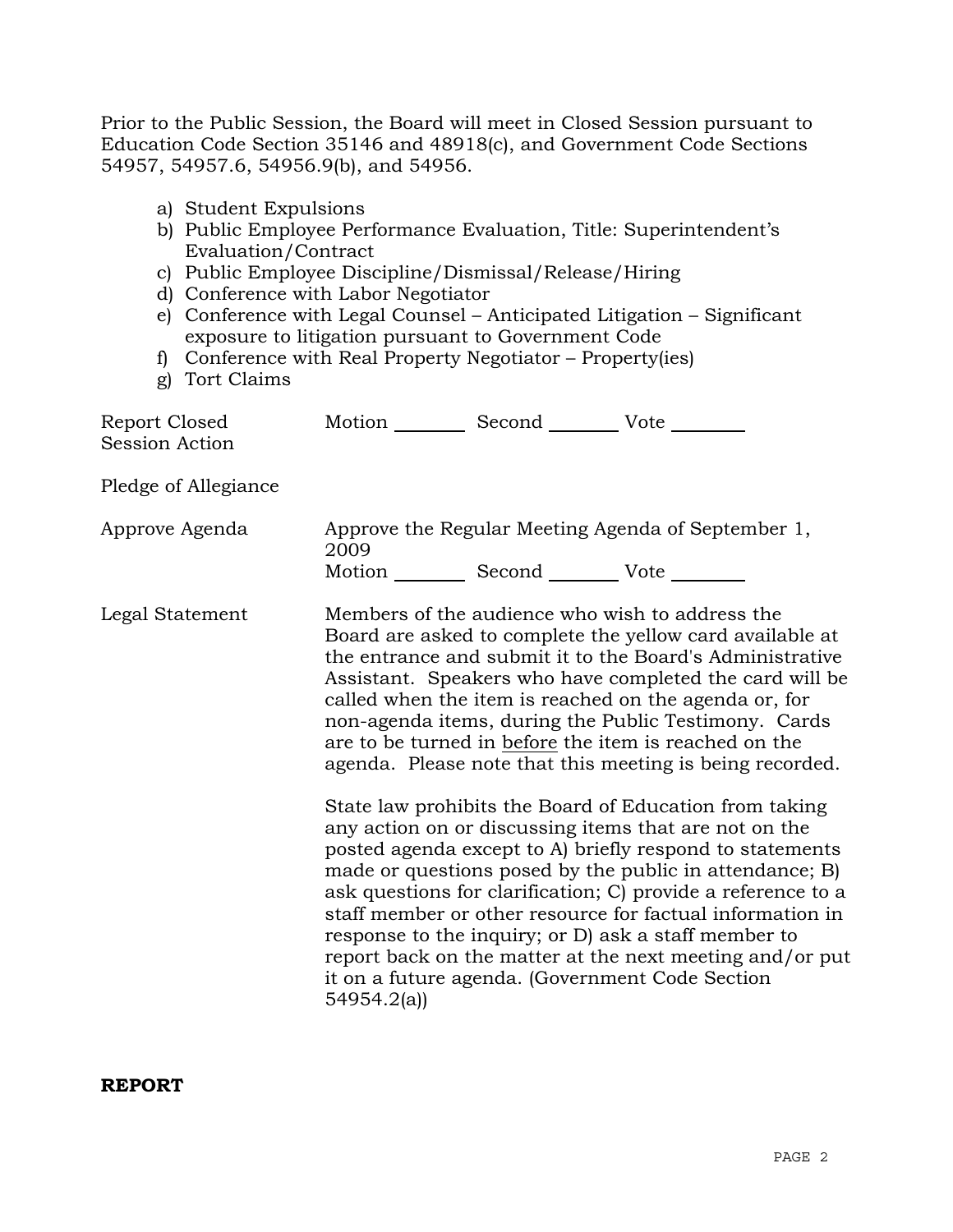**7:00-7:10 p.m.** Parks & Recreation Commission Report: Juan Manuel Martinez, San Leandro Unified School District Representative

## **PRESENTATION**

- **7:10-7:30 p.m.** \* Marie Vangene and Connie Ryan, District School Psychologists and Primary Intervention Program (PIP) Coordinators will provide the Board of Education with information related to new PIP program which has been in place at Garfield, McKinley, Monroe, Washington, and Wilson for the past two years. In addition, Marie and Connie wrote and received funding for Grant II to expand this program to Jefferson, Madison and Roosevelt. The presentation will include goals of the programs, services to students and families, students served by the programs, how the program works, and the results of the year one implementation.
- **7:30-7:55 p.m.** \* Bancroft Middle School Principal Mary Ann Valles, and Muir Middle School Principal Belen Magers will present information regarding the Parent Institute for Quality Education (PIQE). Their Mission Statement is: To bring schools, parents, and community together as equal partners in the education of every child to provide all students with the option and access of a postsecondary education.

 PIQE provides parent education through nine 90 minute sessions with trained facilitators. The sessions will be in English and Spanish.

The middle school curriculum includes:

- Supporting the Academic Achievement of Adolescents through their changes
- Connecting academic success and positive selfesteem
- Overcoming obstacles to school success
- Motivating teenagers to read
- Understanding the importance of middle school as a bridge to high school
- Preparing to meet the university admission requirements

#### **7:55-8:05 p.m. PUBLIC TESTIMONY ON NON-AGENDA ITEMS**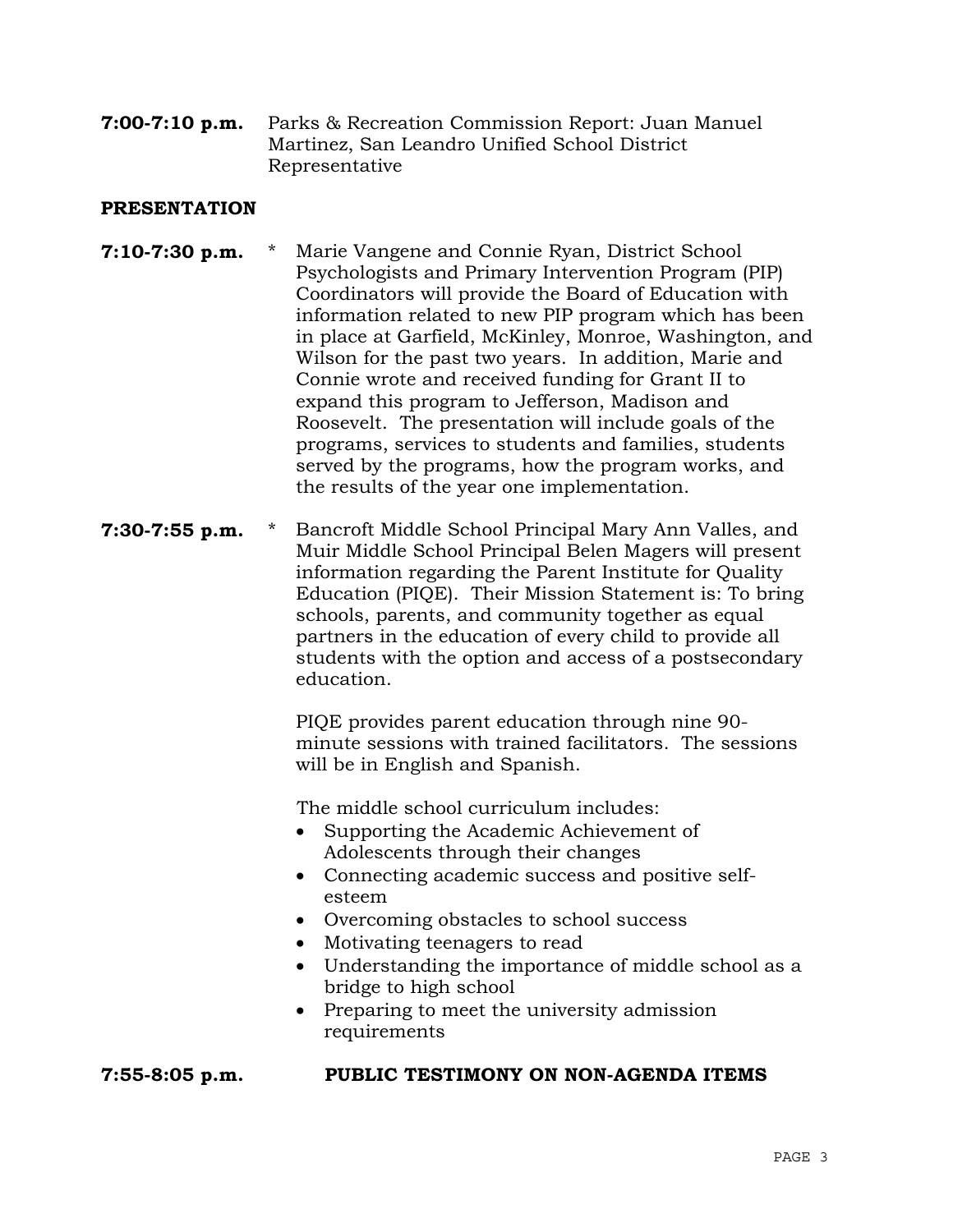| $8:05-8:35$ p.m. | <b>REPORTS</b>                     |
|------------------|------------------------------------|
|                  | Correspondence                     |
|                  | <b>Student Board Member Report</b> |
|                  | Union Representative Reports       |
|                  | Superintendent's Report            |
|                  | <b>Board Committee Reports</b>     |
|                  | • Facilities/Technology            |

## **8:35-8:45 p.m. CONSENT ITEMS**

These items are considered routine and may be enacted by a single motion. At the request of any member of the Board, any item on the consent agenda shall be removed and given individual consideration for action as a regular agenda item.

General Services

| $1.1 - C$<br>Approval of Board<br>Minutes – August 4,<br>2009 | Staff Recommendation:<br>held on August 4, 2009.                                                                                           |                                                 | Approve the minutes of the regular Board meeting   |
|---------------------------------------------------------------|--------------------------------------------------------------------------------------------------------------------------------------------|-------------------------------------------------|----------------------------------------------------|
|                                                               |                                                                                                                                            | Motion _________ Second __________ Vote _______ |                                                    |
| Human Resources                                               |                                                                                                                                            |                                                 |                                                    |
| $2.1-C$<br>Acceptance of<br>Personnel Report                  | <b>Staff Recommendation:</b><br>Accept Personnel Report as submitted.                                                                      | Motion _________ Second __________ Vote _______ |                                                    |
| <b>Educational Services</b>                                   |                                                                                                                                            |                                                 |                                                    |
| $3.1-C$<br>Acceptance of<br>Donations                         | Staff Recommendation:<br>follows:                                                                                                          |                                                 | Approve the acceptance of gifts to the District as |
|                                                               | San Leandro Unified - District Office<br>\$300 from Waxie Sanitary Supply toward the<br>garden bench and plaque to honor Billy<br>Campbell |                                                 |                                                    |
|                                                               | San Leandro High School                                                                                                                    |                                                 |                                                    |

• \$96.95 from Wells Fargo Educational Matching Gift program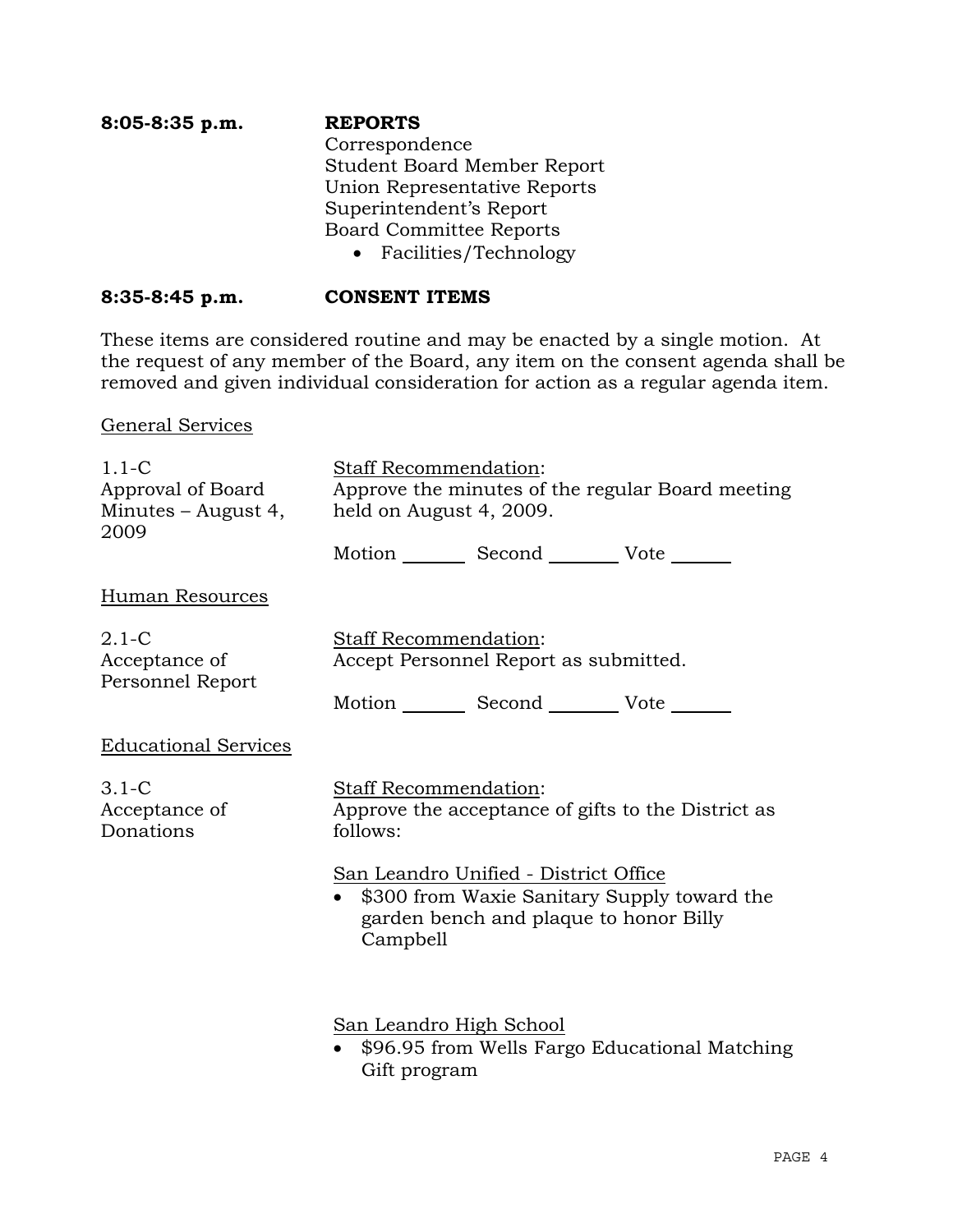| order. |                                                                                                                                                                                                                                                                                                                                                                                                                                                                                                                                                                                                                                                                                                                                                                                                                                                                                                                                                                                                                                                                                                  |
|--------|--------------------------------------------------------------------------------------------------------------------------------------------------------------------------------------------------------------------------------------------------------------------------------------------------------------------------------------------------------------------------------------------------------------------------------------------------------------------------------------------------------------------------------------------------------------------------------------------------------------------------------------------------------------------------------------------------------------------------------------------------------------------------------------------------------------------------------------------------------------------------------------------------------------------------------------------------------------------------------------------------------------------------------------------------------------------------------------------------|
|        |                                                                                                                                                                                                                                                                                                                                                                                                                                                                                                                                                                                                                                                                                                                                                                                                                                                                                                                                                                                                                                                                                                  |
| 08/09. |                                                                                                                                                                                                                                                                                                                                                                                                                                                                                                                                                                                                                                                                                                                                                                                                                                                                                                                                                                                                                                                                                                  |
|        |                                                                                                                                                                                                                                                                                                                                                                                                                                                                                                                                                                                                                                                                                                                                                                                                                                                                                                                                                                                                                                                                                                  |
|        |                                                                                                                                                                                                                                                                                                                                                                                                                                                                                                                                                                                                                                                                                                                                                                                                                                                                                                                                                                                                                                                                                                  |
|        | Motion Second Vote<br>Staff Recommendation:<br>Approve the Non-Public School Contracts for<br>Special Education students.<br>Motion Second Vote ______<br><b>Staff Recommendation:</b><br>Approve the recommendation from the Director of<br>Student Support Services for readmission from<br>expulsion for the following students who have<br>satisfactorily completed the terms of his/her<br>rehabilitation plan and are eligible to return to a<br>comprehensive program.<br>E78-05/06   E20-07/08   E21-07/08   E05-08/09<br>Motion _________ Second ___________ Vote _______<br><b>Staff Recommendation:</b><br>Approve the recommendation from the Director of<br>Student Support Services for continuation of<br>expulsion order for student E13-08/09 who has<br>left the San Leandro School District and we are<br>unable to verify success of his/her expulsion<br>Motion _________ Second __________ Vote _______<br>Staff Recommendation:<br>Approve the Administrative Panel's<br>recommendation for expulsion for student E15-<br>Motion _________ Second __________ Vote _______ |

|  |  | 3.6-C<br>Proposed Stipulated<br><b>Expulsion Order</b> | <b>Staff Recommendation:</b><br>Approve the stipulated expulsion recommendation<br>from the Director of Student Support Services for<br>student $E16-08/09$ . |
|--|--|--------------------------------------------------------|---------------------------------------------------------------------------------------------------------------------------------------------------------------|
|--|--|--------------------------------------------------------|---------------------------------------------------------------------------------------------------------------------------------------------------------------|

Motion \_\_\_\_\_\_\_\_ Second \_\_\_\_\_\_\_\_\_ Vote \_\_\_\_\_\_\_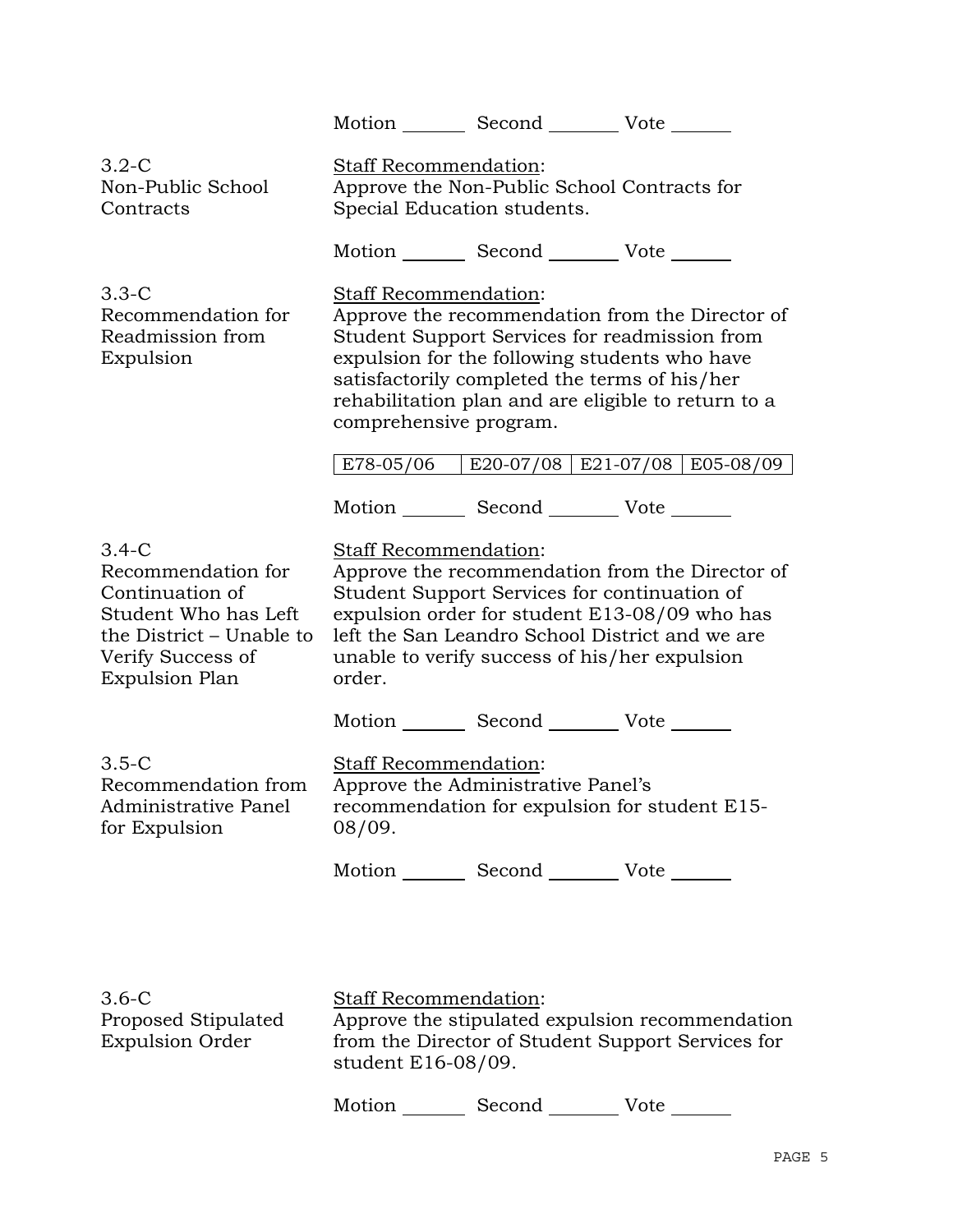| $3.7-C$<br>Memorandum of<br>Understanding<br>between the San<br>Leandro Unified School<br>District and Girls Inc.<br>of San Leandro to<br>Provide Services in<br>Support of the GEAR                                                                                                                                         | Staff Recommendation:           | Approve the Memorandum of Understanding<br>in Support of the GEAR UP Program.                                                               | between the San Leandro Unified School District<br>and Girls Inc. of San Leandro to Provide Services                                                                                                    |
|------------------------------------------------------------------------------------------------------------------------------------------------------------------------------------------------------------------------------------------------------------------------------------------------------------------------------|---------------------------------|---------------------------------------------------------------------------------------------------------------------------------------------|---------------------------------------------------------------------------------------------------------------------------------------------------------------------------------------------------------|
| <b>UP</b> Program                                                                                                                                                                                                                                                                                                            |                                 | Motion _________ Second __________ Vote _______                                                                                             |                                                                                                                                                                                                         |
| <u>Business Operations</u>                                                                                                                                                                                                                                                                                                   |                                 |                                                                                                                                             |                                                                                                                                                                                                         |
| $4.1-C$<br>Resolution #09-44 to<br>Declare Certain<br><b>Equipment Surplus</b><br>and/or Obsolete.                                                                                                                                                                                                                           | Staff Recommendation:           | Adopt Resolution #09-44 to declare certain<br>and condition of the designated equipment.<br>Motion _________ Second __________ Vote _______ | equipment surplus and/or obsolete due to the age                                                                                                                                                        |
| $4.2-C$<br>2009-10 Service<br>Agreement with Contra<br>Costa County<br>Superintendent of<br>Schools and the<br>Northern California<br>Med-Cal Administrative<br>Services Joint Powers<br>Authority (NMAS-JPA)<br>to Facilitate<br>Reimbursements for<br>the District Under<br>Medi-Cal<br>Administrative<br>Activities (MAA) | Staff Recommendation:<br>(MAA). | Approve the 2009-10 Service Agreement with<br>and the Northern California Med-Cal<br>Motion _________ Second _________ Vote _______         | Contra Costa County Superintendent of Schools<br>Administrative Services Joint Powers Authority<br>(NMAS-JPA) to Facilitate Reimbursements for the<br>District Under Medi-Cal Administrative Activities |
| $4.3-C$                                                                                                                                                                                                                                                                                                                      | <b>Staff Recommendation:</b>    |                                                                                                                                             |                                                                                                                                                                                                         |

Resolution #09-45 Changes to Third Party Administrator and Tax Deterred Services to Zuk Financial Group and Great American

Common Remitter from Great American Plan Administrators. Adopt Resolution #09-45 Changes to Third Party Administrator and Common Remitter from Tax Deterred Services to Zuk Financial Group and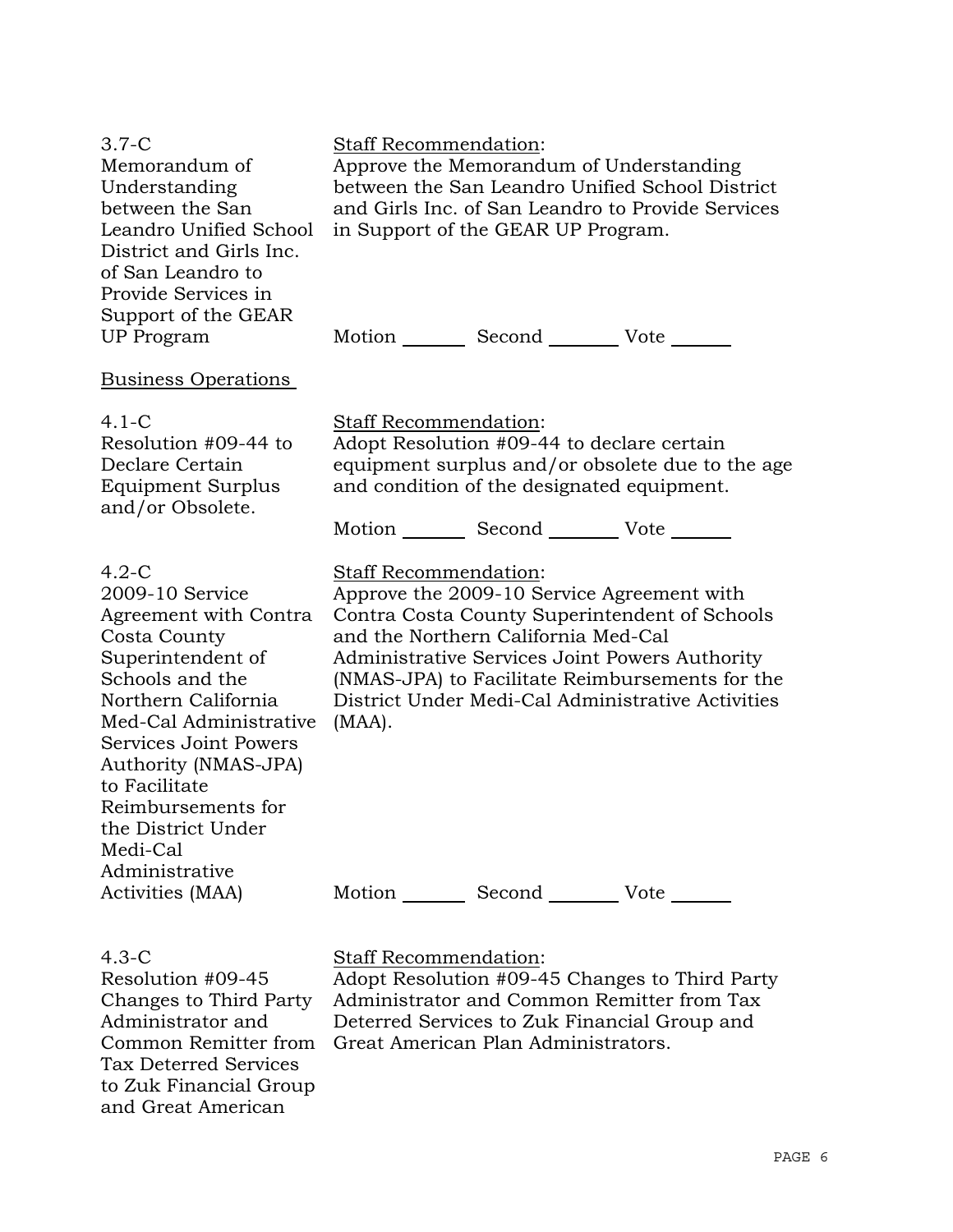| Plan Administrators                                                                                                                 |                                                                                                                                                                                                                               | Motion Second Vote                                                                                                                            |                                                   |  |  |
|-------------------------------------------------------------------------------------------------------------------------------------|-------------------------------------------------------------------------------------------------------------------------------------------------------------------------------------------------------------------------------|-----------------------------------------------------------------------------------------------------------------------------------------------|---------------------------------------------------|--|--|
| Facilities and Construction                                                                                                         |                                                                                                                                                                                                                               |                                                                                                                                               |                                                   |  |  |
| $5.1 - C$<br>OC Jones & Songs,<br>Inc. Contract Change<br>Order #5 for the New<br>District Parking Lot                              | <b>Staff Recommendation:</b><br>Approve the OC Jones & Songs, Inc. contract final<br>Change Order #5 of \$0, which is the net result of<br>five collective change orders, a 0% increase, for<br>the New District Parking Lot. |                                                                                                                                               |                                                   |  |  |
|                                                                                                                                     |                                                                                                                                                                                                                               | Motion _________ Second __________ Vote _______                                                                                               |                                                   |  |  |
| $5.2-C$<br>Notice of Completion<br>for the District Parking<br>Lot                                                                  | Staff Recommendation:<br>Approve the Notice of Completion for the District<br>Parking Lot.                                                                                                                                    |                                                                                                                                               |                                                   |  |  |
|                                                                                                                                     |                                                                                                                                                                                                                               | Motion _________ Second __________ Vote _______                                                                                               |                                                   |  |  |
| $5.3-C$<br>Sequoia Pacific<br>Builders, Inc. Contract<br>Change Order #1 for<br>the San Leandro High<br>School Library<br>Expansion | Staff Recommendation:<br>Expansion.                                                                                                                                                                                           | Approve the Sequoia pacific Builders, Inc,<br>contract Change Order #1 of \$10,229, a 1.6%<br>Motion _________ Second __________ Vote _______ | increase, for the San Leandro High School Library |  |  |
| $5.4-C$<br>Jeff Luchetti<br>Construction, Inc.<br>Contract Change Order<br>#2 for the 9 <sup>th</sup> Grade                         | Staff Recommendation:<br>Approve the Jeff Luchetti Construction, Inc.<br>contract Change Order #2 of $$106,231.33$ , a<br>0.51% increase, for the 9 <sup>th</sup> Grade Campus.                                               |                                                                                                                                               |                                                   |  |  |
| Campus                                                                                                                              |                                                                                                                                                                                                                               | Motion _________ Second __________ Vote _______                                                                                               |                                                   |  |  |

# **8:45-9:20 p.m. CONFERENCE ITEM**

These items are submitted for advance planning and to assist the Board in establishing future agenda items. The Board may, however, take action on the following:

General Services

1.1-CF Staff Recommendation: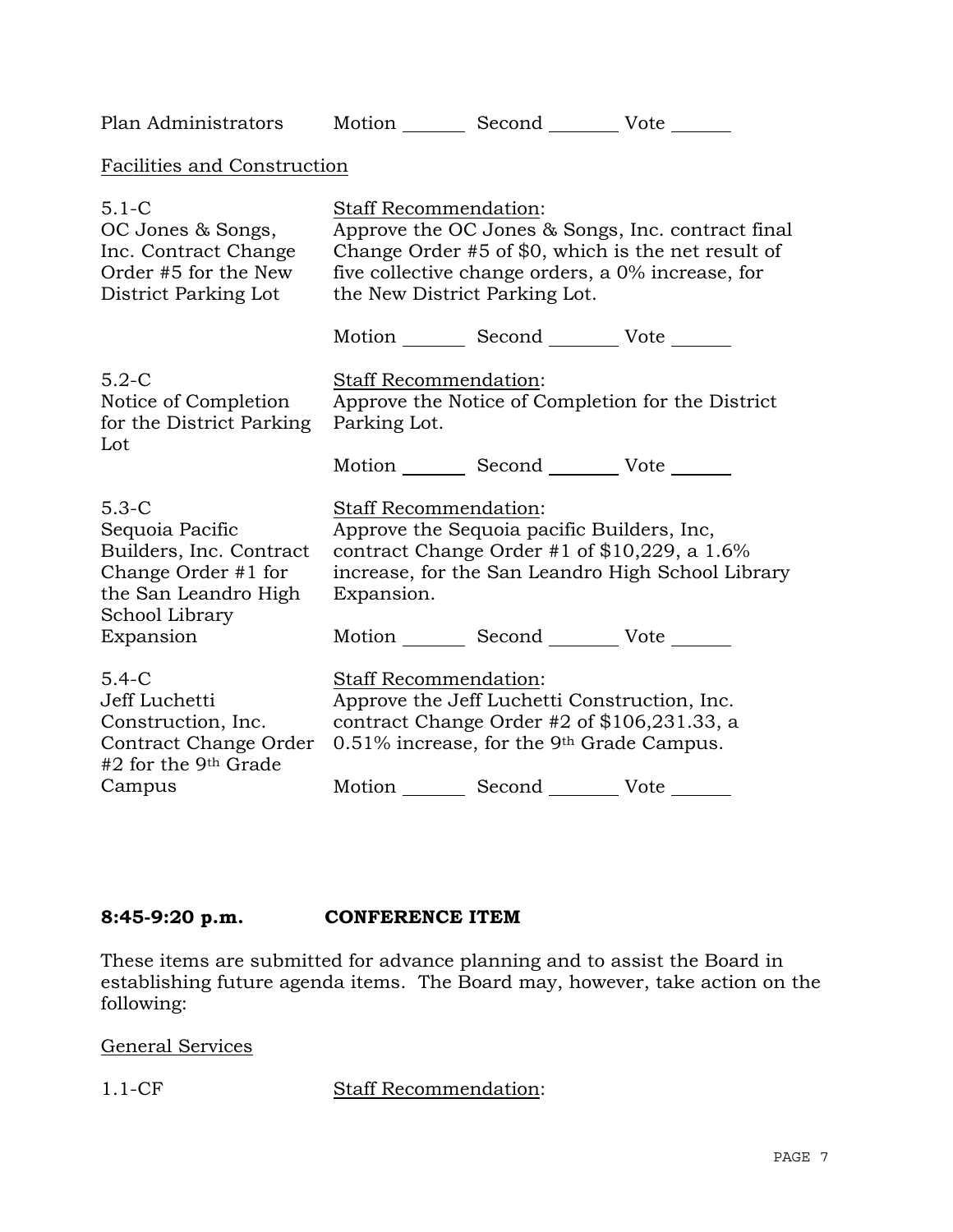| Crossing Guard |                   |                                           | The Board will discuss and consider approving                                                                                                        |  |
|----------------|-------------------|-------------------------------------------|------------------------------------------------------------------------------------------------------------------------------------------------------|--|
| Program        | 16-June 17, 2010. | January 15, 2010, and seek to share costs | the recommendation to restore Crossing Guard<br>Program for eight schools beginning September 1-<br>(50/50) with the City of San Leandro for January |  |
|                | Motion            | Second                                    | Vote                                                                                                                                                 |  |

# **9:20-9:45 p.m. INFORMATION**

These items are intended to keep the Board informed on various District business matters which do not require action by the Board.

#### Business Operations

4.1-I \* The Assistant Superintendent Business Services, Song Chin-Bendib, will give a presentation on the impact of ABX4 1, the revision to the 2009 Budget Act, has on the San Leandro Unified School District budget. The Board approved the 2009-10 Adoption budget on June 25, 2009, based on the Governor's proposed May Revision. This ABX4 1 had implemented some changes to the May Revision and this presentation will provide some highlights of the changes

# Facilities and Construction

5.1-I \* Michael Murphy, Director of Measure B and Bond Projects will present to the Board an update on the Measure B work performed during the summer of 2009. The update will include new construction at the 9th Grade Campus; the Arts Education Center, the District Parking Lot at San Leandro High School; the San Leandro High School Library Expansion; and modernization projects at Bancroft Middle School, and McKinley Elementary School. He will also give an update on future projects in design and projects that have been approved by the Division of State Architect (DSA).

## **9:45 p.m. ADDITIONAL SUGGESTIONS AND COMMENTS FROM BOARD MEMBERS**

# **ANNOUNCEMENT Board of Education Meetings**

# **Special Meeting – September 8, 2009**

Regular Meeting – September 15, 2009